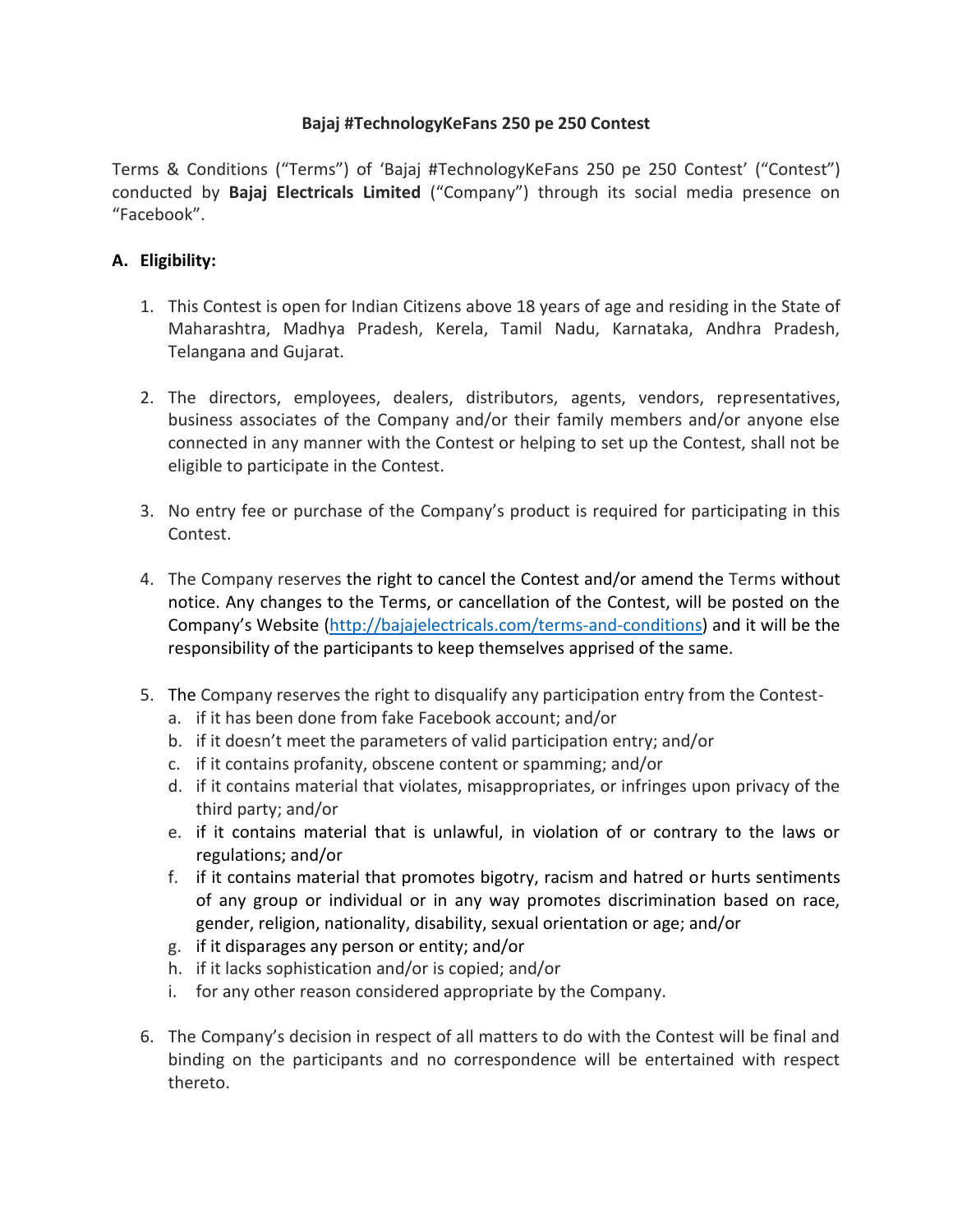- 7. Participation in the Contest will be deemed as acceptance of these Terms.
- **B. Submission of Participation Entries:**
- 1. For participating in this Contest, the participant is required to comment on the contest post with the meaning of the terms RPM and CMM, on the Company's "Facebook" page [\(https://www.facebook.com/BajajElectricals\)](https://www.facebook.com/BajajElectricals).
- 2. Each individual will be entitled to submit only one participation entry.
- 3. The Contest shall begin on 3<sup>rd</sup> June, 2018 at 10.00 a.m. (IST) and end on 4<sup>th</sup> June, 2018 at 11.59 pm (IST). No participation entries will be permitted/ accepted/ considered after the end of scheduled time.
- 4. On closure of the Contest, top two-fifty (250) participants giving correct answers will be selected as winners by the Company from the valid participation entries.

# **C. Prizes:**

- 1. Each winner will receive one (1) BookMyShow voucher worth Rs.250/- ("Prize").
- 2. The winners of this Contest will be announced on the Company's "Facebook" page, on 26<sup>th</sup> June, 2018 and will also be notified on their respective email IDs.
- 3. On receipt of the communication email as stated in Sr. No. 2, the winners will be required to provide their proof of identity, proof of address, and any other document as may be required and specified by the Company in the said email, within seven (7) days from the date thereof.
- 4. The prizes will be delivered to the winners at their respective addresses within thirty (30) days from the date of receipt of the valid documents specified at Sr. No. 3.
- 5. If any of the winners cannot be contacted and/or fails to comply with the requirements at Sr. No. 3 and/or declines/fails to take delivery of the Prize, then he/she shall be deemed to have waived the claim to the Prize and upon which, without any further notice, the Prize will be forfeited.
- 6. The Prizes are non-transferable and no cash alternate to the Prizes will be offered.
- 7. The prizes will be governed by the terms and conditions attached thereto.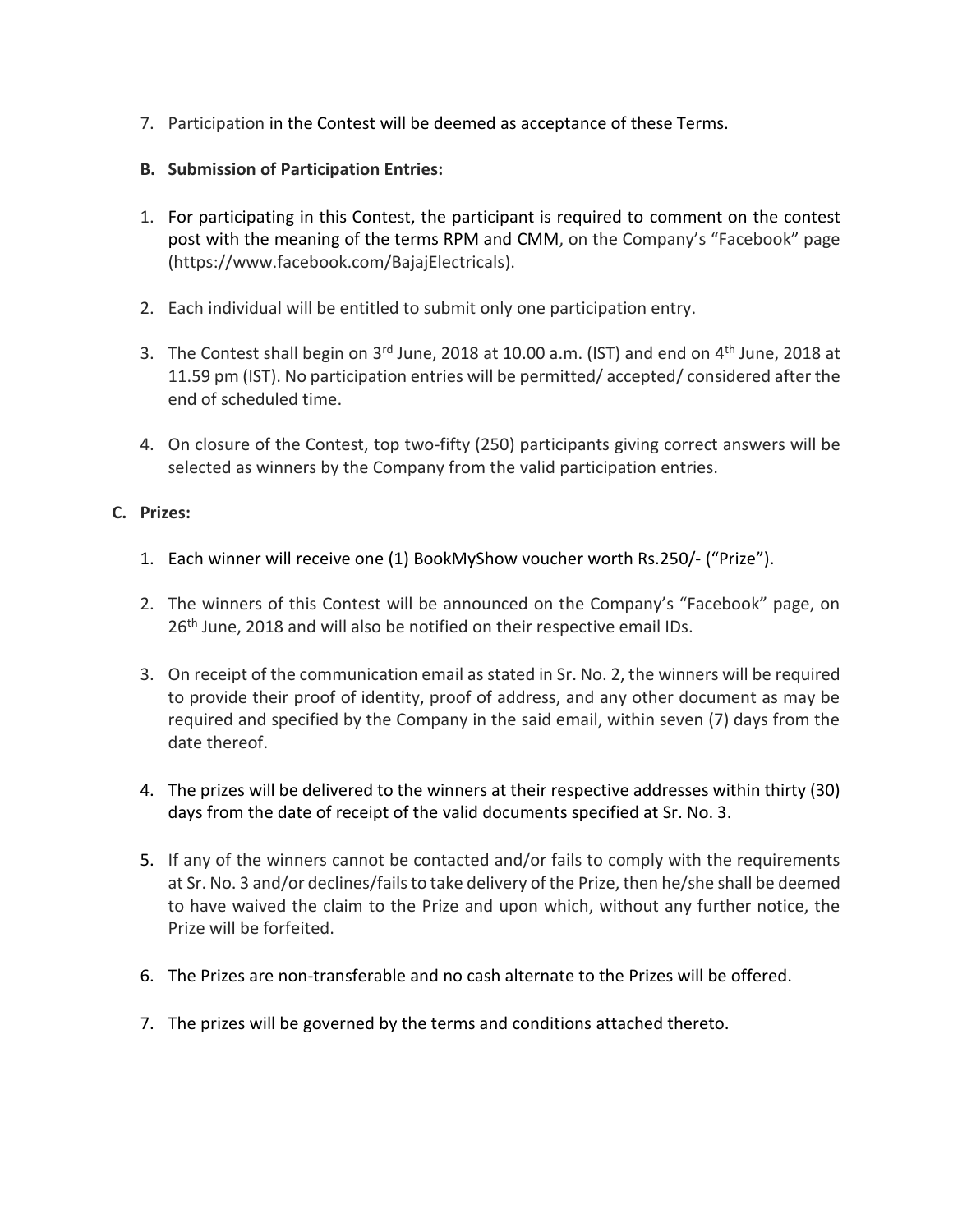8. The Company reserves the right to substitute the Prize with another of equivalent value without giving notice.

## **D. Intellectual Property Rights:**

- 1. The participant shall retain ownership rights in the participation entry. However, by participating in the Contest, the participant agrees and grants the Company (and any third party authorized by the Company) the right to edit, adapt, use, reproduce, publish, display, transmit, copy, amend, store and broadcast in any media now known or hereafter discovered (including but not limited to the World Wide Web), the participant's name, photograph, entry (images/ narratives) and likeness, without limitation, for any advertising promotional purposes or otherwise, without any compensation to the participant and/or his/her successors and assigns. Participation in this Contest would constitute Participant's irrevocable assignment and transfer to the Company of the foregoing rights.
- 2. No person shall be entitled to use the Company's logo, brand name, word mark or trademarks to promote any products and/or for any reason whatsoever on Facebook/ Twitter platform and/or any other platform, without the prior written permission from the Company.

### **E. Liability:**

- 1. The Company will not be responsible for the contents of the participants' entries. The Company absolves itself from any and all claims and/or liabilities (if any) arising out of the contents of the participants' entries and/or any act/ conduct on their part.
- 2. The Company accepts no responsibility for any damage, loss, injury or disappointment of any kind suffered by any participant by entering in the Contest, including as a result of any participant winning or not winning any prize.
- 3. In the event, the Contest is termed as void due to introduction of new legislation or prohibition imposed by an amendment to the existing legislation or by judicial orders, the Company shall not be liable to award the prizes or any monetary/ non-monetary compensation in lieu thereof to the participants.
- 4. Any attempt by the participants or other individuals to deliberately damage any website or page or undermine the legitimate operation of this Contest, including but not limited to any fraudulent claims, shall be deemed as violation of applicable civil and criminal laws. Should such an attempt be made, the Company reserves the right to seek remedies and damages from any such individual, as may be permitted by law.